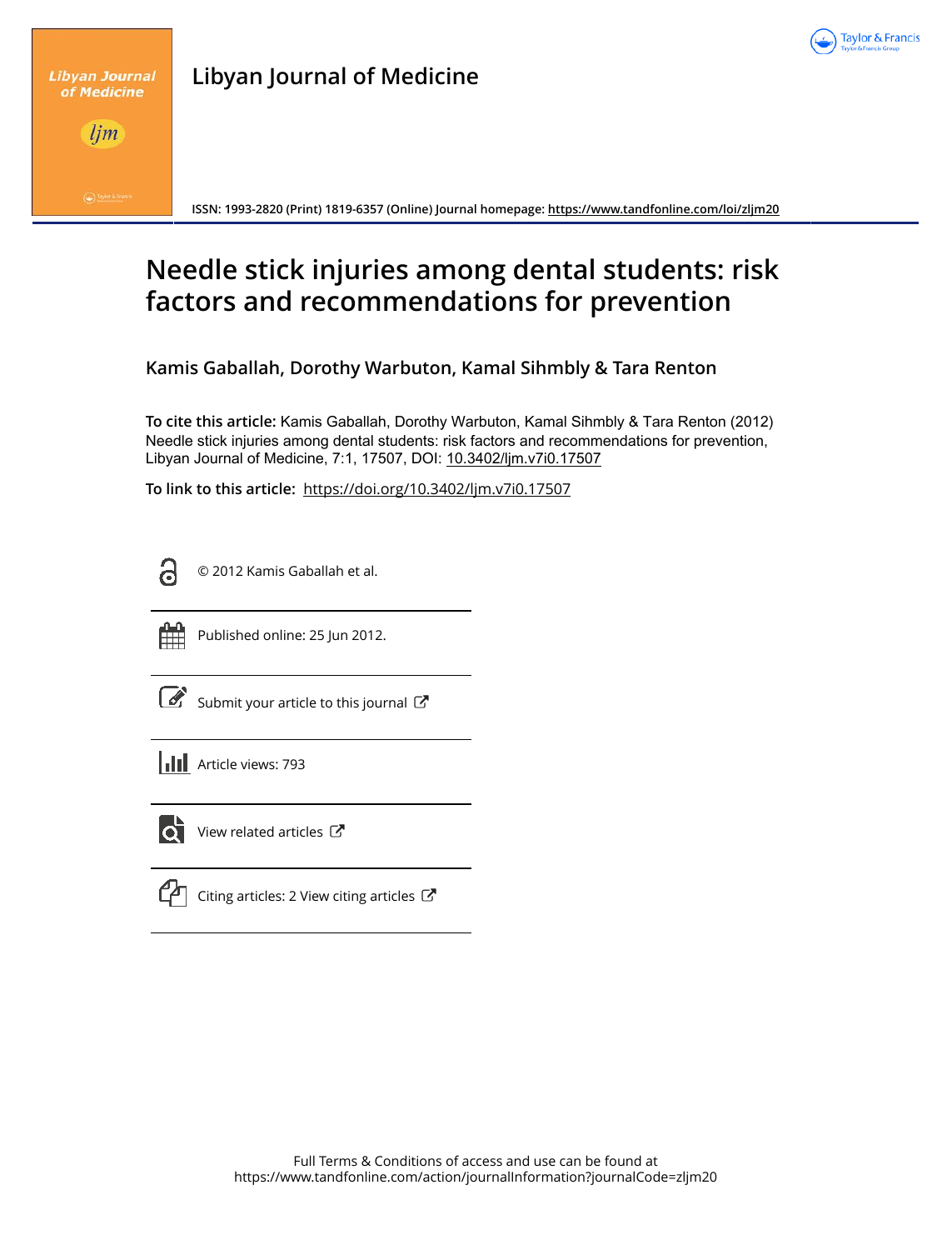# Needle stick injuries among dental students: risk factors and recommendations for prevention ORIGINAL ARTICLE<br>
Needle stick injuries among dental<br>
students: risk factors and<br>
recommendations for prevention

# Kamis Gaballah<sup>1</sup>\*, Dorothy Warbuton<sup>2</sup>, Kamal Sihmbly<sup>3</sup> and Tara Renton<sup>1</sup>

<sup>1</sup>Department of Oral Surgery, King's College London Dental Institute, London, UK; <sup>2</sup>Dental Institute, King's College Hospital NHS Trust, London, UK; <sup>3</sup>Dental Institute Guy's and St Thomas, Hospital NHS Trust, London, UK

Aim: To evaluate the risk factors of needle stick injuries (NSIs) sustained by undergraduate dental students and nurse students at the King's College London (KCL) Dental Institute.

Materials and methods: A retrospective study evaluated the incident reports relating to NSIs reported over a period of 2 years. Factors including the dental department, study year, and when the injury took place during administration of local anaesthesia (LA) and recapping conventional syringe or clearing work surface or during disposal.

Results: This report showed that students are at the highest risk of NSIs at the fourth year of their 5-year BDS course. About one-third of injuries were reported among this group of students followed by year 5 students (25%). Oral surgery clinics were the major source of incident reporting when compared with other specialised dental clinics within the institute. The left hands of the students were the most frequently affected by such injuries and then the right hands of student dental nurses. The attempt of needle recapping of conventional syringes was the least reported mechanism of injuries and constituted only 15% of the total injuries and mainly occurred in third year students. The most frequent injuries among student nurses were during disposal of the needle.

Conclusion: Less NSIs occur when using safety syringes. A non-recapping policy with immediate disposal of either the conventional or safety syringe systems after injection would prevent all clearance-related NSIs sustained by nurses. To avoid NSIs, education plays a vital role particularly with effective implementation of the change to safety syringes with appropriate training.

Keywords: needle stick injuries; local anaesthetic syringes; safety syringes; dental students; occupational hazards; dental anaesthetic syringes

Received: 20 February 2012; Accepted in revised from: 5 May 2012; Published: 25 June 2012

Imerous published reports (1–6) have examined occupational injuries in dental healthcare settings across different provider populations.<br>These highlight that dental healthcare workers (DCHWs) umerous published reports (1-6) have examined occupational injuries in dental healthcare settings across different provider populations. are at a high risk of injuries by sharps and, of these, the most common are due to needle sticks. Needle stick injuries (NSIs) may be sustained during injecting local anaesthesia or recapping or disposal of the needle and syringe. Thus commonly these hollow bores are already contaminated causing dirty NSIs with the attendant significant risks of work acquired infections (7-9). Dental students are trained at various dental departments during the third, fourth and fifth years of their 5-year course with maximum clinical load during their fourth year as they complete a significant number of their clinical cases

requirements, and thus they are generally considered at a higher risk of such hazards as compared with their medical counterparts who rarely undertake exposureprone techniques as undergraduates. On other hand, the dental nurse students receive a foundation training course which leads to registerable qualifications. The nurse students prepare and maintain environments, instruments, and equipment for clinical dental procedures. They also provide chair-side support during the various aspects of dental care.

The risk of injuries by sharps are usually faced at various fronts including student immunisation, adequate safety-based clinical induction and training, dissemination of safety protocols and guidelines and finally introduction of safer technologies that contribute to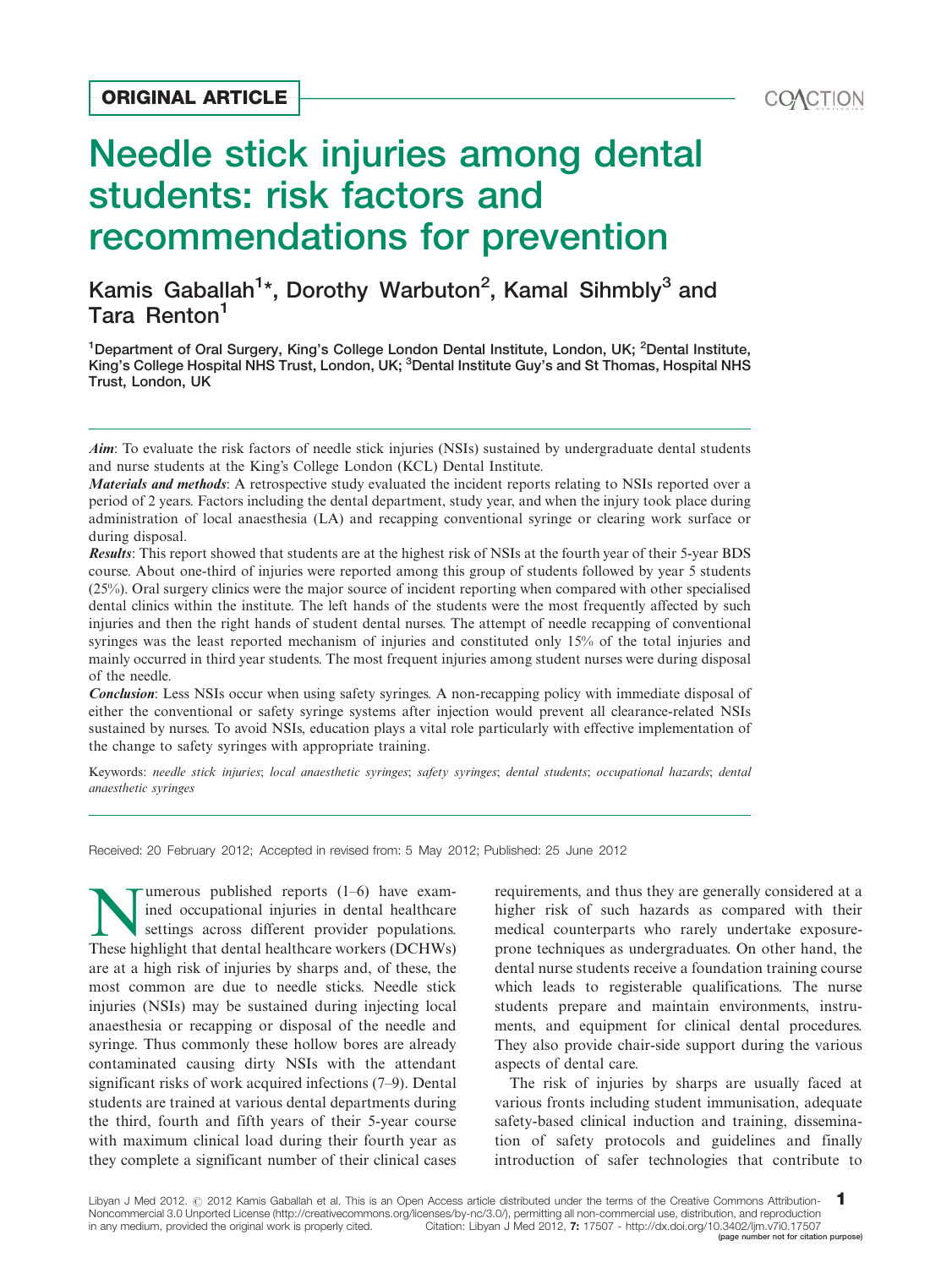elimination or at least significant reduction of such incidents (10-12).

DHCWs may have certain perceptions about occupational injury risks based on the likelihood of an untoward outcome (seroconversion) from such an injury. While the actual risk of an occupational exposure varies (2-4, 6, 7, 9, 11, 13, 14), the risk of HIV seroconversion remains very small in dentistry (15, 16). With the advent of the hepatitis B vaccine, the risk of HBV seroconversion is effectively zero for those practitioners with appropriate blood titres. Hepatitis C has no vaccine as yet, so it remains a concern for those who receive an occupational exposure (12). However, its seroconversion rate is much lower than HBV (17).

Unfortunately, healthcare workers do not always follow infection control protocols and guidelines. Sulzbach-Hoke found non-compliance for many reasons including habit, forgetfulness, influence of managers and perceptions that impede precautions and hinder performance (18). Sandman identified a number of additional reasons for non-compliance (therefore increasing risk), including the notion that 'it can't happen to me', ignorance of precautions, being uncomfortable with change and cultural differences (19).

In this report, we aimed to investigate the pattern of NSIs related to the local anaesthetic injections and devices in our student population at the Dental Institute at King's College London (KCL). This will enable us to identify the associated risk factors thus providing a basis for the development of a strategy to minimise and hopefully prevent NSIs.

# Materials and methods

The Dental Institute at KCL attracts about 185 new Bachelor of Dental Surgery (BDS) students and around 50 nurse students every year. The institute is unique in a sense of the clinical training is distributed over three London National Health Service (NHS) hospitals: King's College (KCH) Hospital, Guy's (GH) Hospital and St. Thomas' Hospital (TH). The three trusts adopt different policies regarding clinical sharp management giving the KCL dental students an excellent exposure to various technologies and policies. For example; the dental institute at KCH utilises the conventional metallic dental syringe which normally requires the needle resheathing in order for the syringe to be dismantled and the metallic part is autoclaved. On the other hand, both GH and TH strictly employ non-resheathing policies throughout the hospitals including the dental clinics. They provide the students with modern safety dental syringes that do not require resheathing or removal of a needle from its syringe. This diversity was the motivation behind this report to analyse the pattern of needle stick injuries among the students who use both systems of syringes.

The study was approved by the local ethical committees and audit units at the dental institute and the hospitals.

In this retrospective study, we retrieved all incident reports of NSIs sustained by dental students and nurse students over the period between January 2007 and December 2008. The hospital, syringe type and department where the injury took place were noted and related to student's course study year, the site of injury (right or left hand) and during which procedure the injury was sustained (administering LA, subsequent to the administration of LA and resheathing; or during clearance and disposal of the instruments at the end of the procedure).

The outcome data was analysed using a Statistical Package for the Social Services SPSS<sup>®</sup> version 13. Initially, the data were cross-tabulated and Chi-square test was used to determine the statistical significance with P value set at  $\leq 0.05$  for the significance.

# **Results**

#### **Department**

When comparing NSI rates in the different dental departments (Table 1) Oral Surgery clinics were the major source of incident reporting  $(P=0.143)$ . The sources of reports ranged from 10% from Periodontology clinics to 53.3% from the Oral Surgery clinics. Within Oral Surgery clinics there was a trend for the highest incidence of NSIs to occur in BDS year 4 students compared with nurse students and other year BDS students.

# Site of injury

Most hand injuries (Table 2) occurred in the left hands of the dental students ( $P=0.002$ ). Typically, the left thumb is used for retraction of the buccal tissues during application of an infiltration or inferior dental nerve block. However, most dental nurse students experienced hand injuries to the right side ( $P=0.03$ ).

#### Mechanism of the injury

The examination of the incident in detail showed that NSIs were more likely to take place during the injection of LA into the patient's oral tissues ( $P=0.002$ ), accounting for more than half of all injuries reported by dental students (Table 3). Disposal of the LA equipment was the second most common cause of NSIs in the dental students. However, injuries to the nurse student group solely occurred during the clearance of instruments including the LA syringes and needles  $(P=0.02)$ . The attempt of needle recapping was the least reported mechanism of injuries and constituted only 15% of the total injuries but was solely related to the conventional syringe system.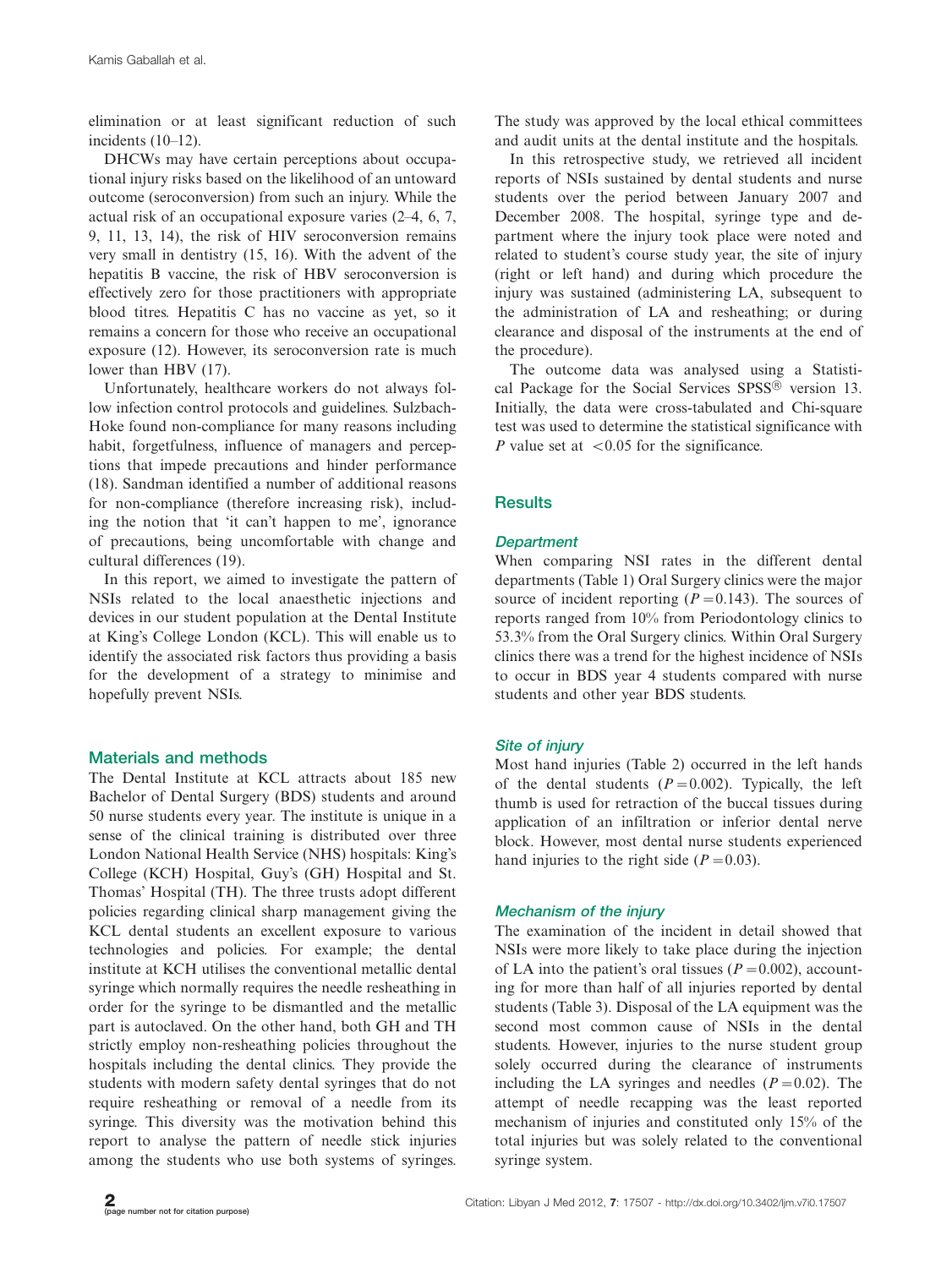# Department Oral surgery **Restorative** dentistry Periodontology Others Total Study year Third Count 7 3 3 0 13 % within study year 53.8% 23.1% 23.1% 0.0% 100.0% % within department 21.9% 17.6% 50.0% 0.0% 21.7% Fourth Count 14 6 0 0 20 % within study year 70.0% 30.0% 0.0% 0.0% 100.0% % within department 43.8% 35.3% 0.0% 0.0% 33.3% Fifth Count 7 4 1 3 15 % within study year 46.7% 26.7% 6.7% 20.0% 100.0% % within department 21.9% 23.5% 16.7% 60.0% 25.0% Nurse students Count 1 4 4 2 2 12 % within study year 33.3% 33.3% 16.7% 16.7% 100.0% % within department 12.5% 23.5% 33.3% 40.0% 20.0% Total Count 32 17 6 5 60 % within study year 53.3% 28.3% 10.0% 8.3% 100.0% % within department 100% 100% 100% 100% 100%

#### Table <sup>1</sup>. Distribution of NSIs among various departments

#### Study course year

This report showed that dental students are at the highest risk of sustaining needle stick injuries at the fourth year of their 5-year BDS course with one-third of injuries (33.3%) being reported among the fourth year group followed by year 5 students (25%), but the difference between injuries reported among both groups was not statistically significant ( $P=0.14$ ). On the other hand, injuries were more frequent especially among our nurse students during disposal of the needle as compared with the needle recapping ( $P=0.01$ ). Needle recapping was the main issue for the year 3 students claiming 42.9% of injuries of this student group. This mechanism of injury was noted to drop as the course advanced to reach only 14.3% of all injuries reported by fifth year students. Overall 11.7% of NSIs occurred during recapping and were exclusively reported with use of the conventional syringes. Similarly, the disposal of the needle was more dangerous among the conventional syringe users (74.1%) as compared with the safety syringe users (25.9%) in

|            |                |                       | Left   | Right   | Total  |
|------------|----------------|-----------------------|--------|---------|--------|
| Study year | Third          | Count                 | 10     | 2       | 13     |
|            |                | % within study year   | 76.9%  | 15.4%   | 100.0% |
|            |                | % within injured hand | 22.7%  | 13.3%   | 21.7%  |
|            | Fourth         | Count                 | 15     | 5       | 20     |
|            |                | % within study year   | 75.0%  | 25.0%   | 100.0% |
|            |                | % within injured hand | 34.1%  | 33.3%   | 33.3%  |
|            | <b>Fifth</b>   | Count                 | 15     | 0       | 15     |
|            |                | % within study year   | 100.0% | $0.0\%$ | 100.0% |
|            |                | % within injured hand | 34.1%  | $0.0\%$ | 25.0%  |
|            | Nurse students | Count                 | 4      | 8       | 12     |
|            |                | % within study year   | 33.3%  | 66.7%   | 100.0% |
|            |                | % within injured hand | 9.1%   | 53.3%   | 20.0%  |
| Total      |                | Count                 | 44     | 15      | 60     |
|            |                | % within study year   | 73.3%  | 25.0%   | 100.0% |
|            |                | % within injured hand | 100.0% | 100.0%  | 100.0% |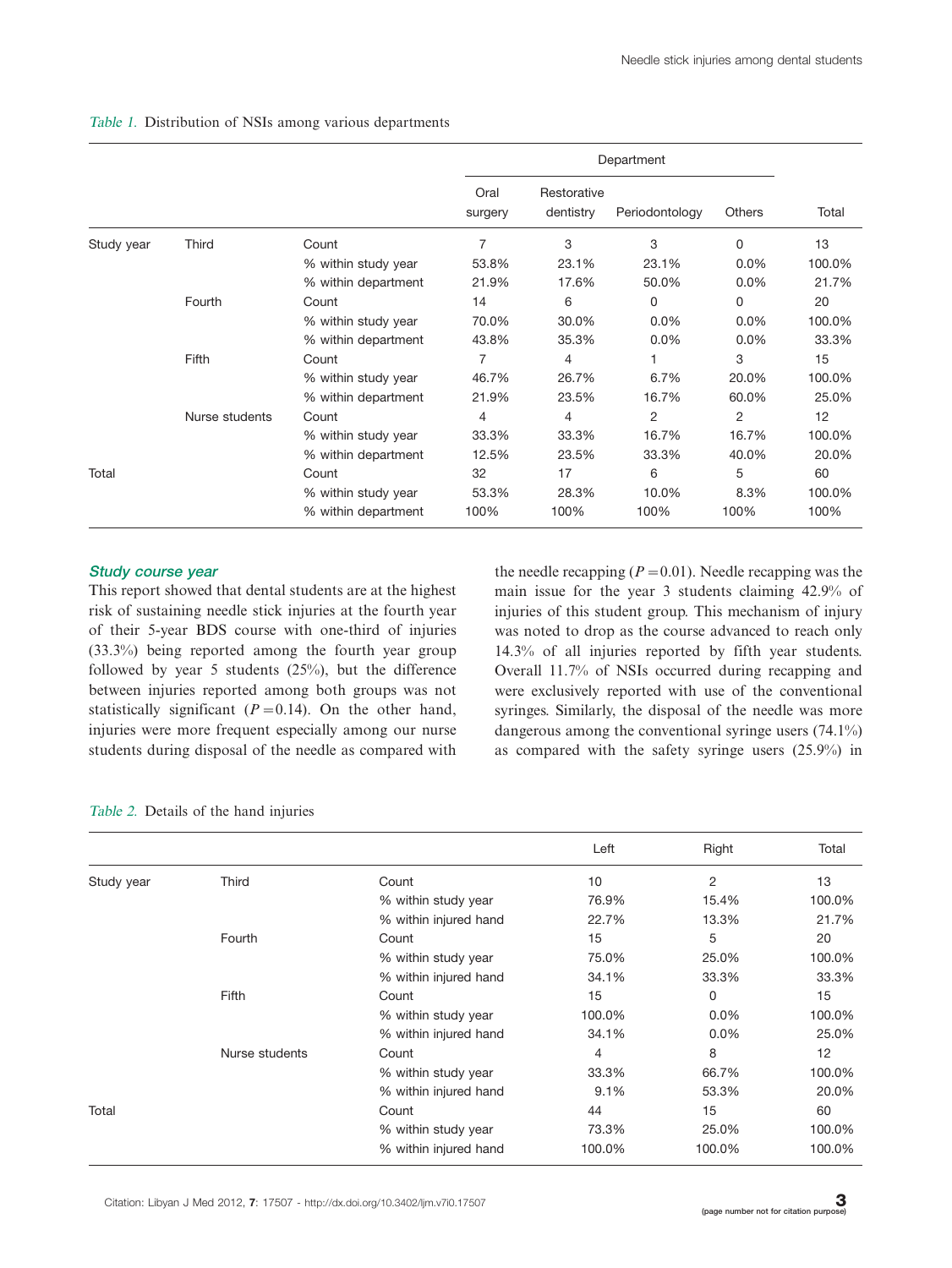#### Table <sup>3</sup>. Reported mechanisms of injury

|            |                |                     | Mechanism of injury |                      |                    |        |
|------------|----------------|---------------------|---------------------|----------------------|--------------------|--------|
|            |                |                     | While<br>injecting  | While<br>resheathing | Sharps<br>disposal | Total  |
| Study year | <b>Third</b>   | Count               | 6                   | 3                    | $\overline{4}$     | 13     |
|            |                | % within study year | 46.2%               | 23.1%                | 30.8%              | 100.0% |
|            |                | % within MOI        | 23.1%               | 42.9%                | 14.8%              | 21.7%  |
|            | Fourth         | Count               | 11                  | 3                    | 6                  | 20     |
|            |                | % within study year | 55.0%               | 15.0%                | 30.0%              | 100.0% |
|            |                | % within MOI        | 42.3%               | 42.9%                | 22.2%              | 33.3%  |
|            | Fifth          | Count               | 9                   | 1                    | 5                  | 15     |
|            |                | % within study year | 60.0%               | 6.7%                 | 33.3%              | 100.0% |
|            |                | % within MOI        | 34.6%               | 14.3%                | 18.5%              | 25.0%  |
|            | Nurse students | Count               | $\Omega$            | 0                    | 12                 | 12     |
|            |                | % within study year | $0.0\%$             | 0.0%                 | 100.0%             | 100.0% |
|            |                | % within MOI        | $0.0\%$             | 0.0%                 | 44.4%              | 20.0%  |
| Total      |                | Count               | 26                  | 7                    | 27                 | 60     |
|            |                | % within study year | 43.3%               | 11.7%                | 45.0%              | 100.0% |
|            |                | % within MOI        | 100.0%              | 100.0%               | 100.0%             | 100.0% |

both staff and students, and a similar trend was seen with decline of these injuries in dental students as they progressed through their course (Table 3).

#### Syringe system

Overall, 13 NSIs were reported with the use of the safety system and 47 with the conventional system thus significantly less NSIs were seen in the safety syringe system  $(P=0.006)$ . No injuries occurred with recapping for the safety system as it was not required. When using the safety system all the injuries occurred during the administration of LA or during clearance of the instruments. While disposing sharps, NSIs were relatively higher compared with conventional syringes  $(P=0.012)$ . NSIs during the administration of LA

were again more likely to occur using the conventional syringe system. However, the majority of these injuries occurred during the third year of dental training when all students were based at KCH for oral surgery (Table 4).

#### **Discussion**

The awareness of the issue of occupational hazards has begun many decades ago, as it was estimated that more than 14,000 accidental deaths occurred in the work place in the United States in 1970 (15). This has led to the establishment of many organisations that formulate and enforce the guidelines of occupational safety such as the Center for Disease Control and Prevention (CDC) that estimates that up to 500,000 percutaneous occupational

Table <sup>4</sup>. Reported mechanisms of injury with different syringe system

|                   |            |                         | Mechanism of injury |                    |                    |        |
|-------------------|------------|-------------------------|---------------------|--------------------|--------------------|--------|
|                   |            |                         | While<br>injecting  | While<br>recapping | Sharps<br>disposal | Total  |
| La syringe system | Re-capping | Count                   | 20                  | 7                  | 20                 | 47     |
|                   |            | % within syringe system | 42.6%               | 14.9%              | 42.6%              | 100.0% |
|                   |            | % within MOI            | 76.9%               | 100.0%             | 74.1%              | 78.3%  |
|                   | Safety     | Count                   | 6                   | $\mathbf{0}$       | 7                  | 13     |
|                   |            | % within syringe system | 46.2%               | $0.0\%$            | 53.8%              | 100.0% |
|                   |            | % within MOI            | 23.1%               | $0.0\%$            | 25.9%              | 21.7%  |
| Total             |            | Count                   | 26                  | 7                  | 27                 | 60     |
|                   |            | % within syringe system | 43.3%               | 11.7%              | 45.0%              | 100.0% |
|                   |            | % within MOI            | 100.0%              | 100.0%             | 100.0%             | 100.0% |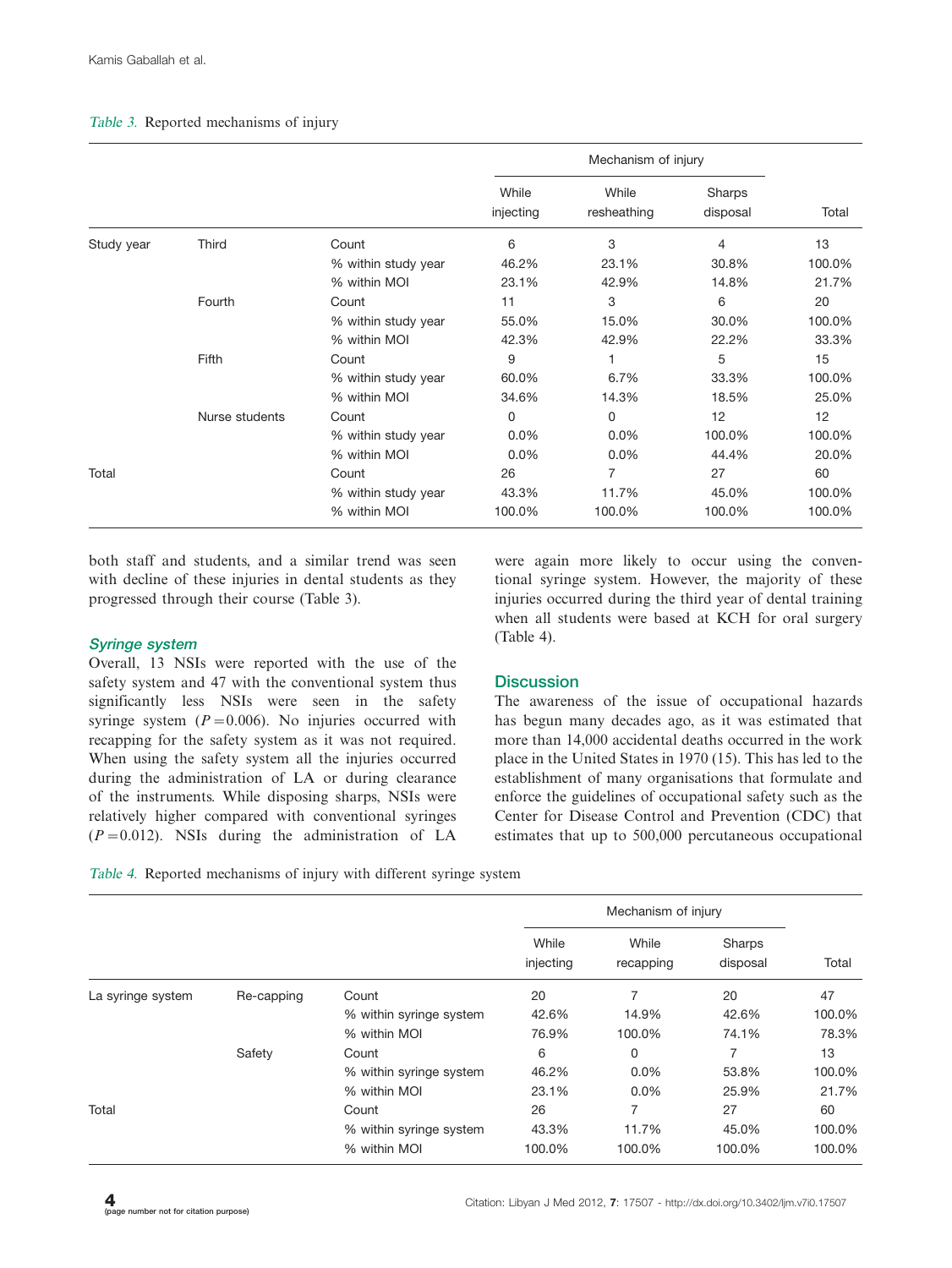injuries are taking place every year in the US, with approximately 1% from patients who tested positive for HIV (20). As a consequence to such a high prevalence of injuries, it was reported that in the USA, more than 50 cases of occupational transmission of HIV and threefolds of this number are the cases of possible seroconversion in HCWs (12).

Current investigation showed that Oral Surgery clinics are the most frequent source of reporting NSIs as compared to other clinics. This may reflect the cautious approach of the nursing and teaching staff towards this subject which is taught to students by the same staff members. This observation was in agreement with Cleveland et al. (24) who found that more than onethird of percutaneous injuries are reported by Oral Surgery units. On the other hand, Wicker and Rabenau (21) recently reported the NSIs among German dental professionals and students and showed that the most frequent procedures involved with NSIs were the operative dentistry (36.2%) followed by Oral Surgery procedures which accounted for less than 20% of incident reporting. In this regard, the literature's NSI figures should be approached cautiously as many authors do not limit the definition of NSIs to the needle puncture but include any parental contact to non-intact skin, eye or mucous membrane. The course study year has influenced the incidence of occupational exposures due to the use of local anaesthetics but without a general statistical significance. One-third of NSIs was reported from year 4 teaching clinics with around two-thirds of these students sustained their injuries during their Oral Surgery training. This may be related to the significant surgical experience undertaken during the fourth year by the students having to complete 20 extractions over the year. The number of reports declines as the course advances with year 5 student clinics producing only 25% of the total number of reports. This observation supports the need for an increased instruction and handling practice of local anaesthetic syringes for the junior students to minimise NSIs. This approach is now adopted at KCL as the Oral Surgery department organises a comprehensive induction of the year 3 students to the use of various syringes, the safe ways of injecting local anaesthetic and disposing sharps. The effects of such measures on the incidence of NSIs is currently monitored and a topic of an ongoing audit. The increased rate of NSIs reported in year 4 is noticeably higher than among year 3 (21.7%). This might be explained by the increased workload at that stage of course, as most of the clinical requirements are concentrated at year 4 as compared with year 3 which is largely considered as an induction year to the clinical dentistry. The later observation was also reported by Stewardson et al. (22), but with a questionnaire-based survey in a UK equivalent dental

institute with more frequent NSIs reported by the same students during fourth year of the study course. This investigation shows that two mechanisms of injury were equally reported as the most frequent reason for NSIs sustained by dental students. Nearly 90% of injuries took place either during administration of the anaesthetic or during disposal of the used needles. On the other hand, only 11.7% of injuries were sustained during recapping of the syringe needles. This is similar to the reported observation by Younai et al. (6). A 10-year surveillance study of NSIs in the US dental institutes showed that more than 70% of local anaesthetic-related NSIs occur during needle insertion and/or needle withdrawal. The other one-third of injuries occurred owing to sudden patient movement at the time of attempted injection, similarly reported by Ramos-Gomez et al. (5). In contrast, earlier reports (18) have shown that the classical NSIs usually take place during recapping of the used dental needles. The reported incidence of NSIs caused by this mechanism is between 22 and 52% of needle-stick injuries (are the injuries the result of such practices?). The use of a portable recapping device has been shown to decrease NSIs fourfold, from 1 in 4,000 to 1 in 16,000 injuries per blood drawing event (19), but obviously introduction of such equipment is not widely adopted owing to the added cost and administrative effort needed for implementation. Other approaches have included a change in the recapping method without the need for any new equipment. Anderson et al., 1991 (23) described the gravity-resheathing method where the sheath is placed over the tip of needle and dropped into place. Another suggestion described by the same authors is the scooping-resheathing or the singlehand resheathing method. The introduction of such techniques has shown a significant reduction in the incidence of NSIs among the undergraduate medical students (18).

The field of dentistry has responded to the challenge of the frequent NSIs with more revolutionary engineering solutions, thus eliminating injuries taking place either during resheathing or during disposal of the used needle with the introduction of safety dental syringes. Unlike the non-disposable metallic syringes where needles must be resheathed in order for the syringes to be dismantled and the appropriate parts autoclaved, the safety syringe totally eliminates the need for needle re-sheathing and both self-recapped needle and attached local anaesthetic cartridge barrel are disposed together without the needle to dismantle the latter from the syringe.

This study highlights that the highest risk of NSIs to dental students and student nurses occurs within surgical departments, with the conventional syringe system, when nurses clear the instruments, and to dental students when performing LA. Our results also show that the